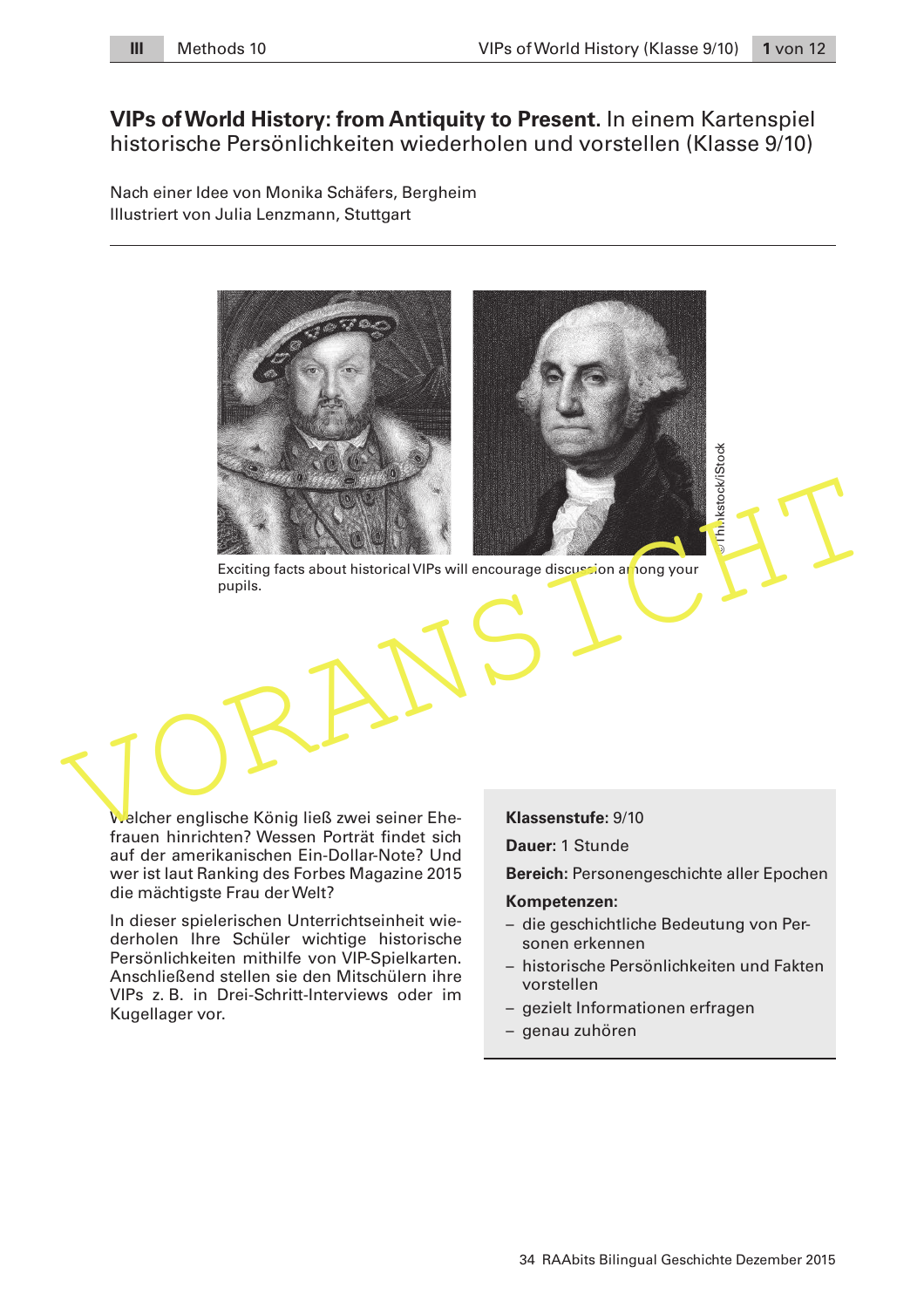# **M 1 The VIP class – task sheet**

Questions and answers! Meet all the VIPs and be part of their world!

### **Tasks**

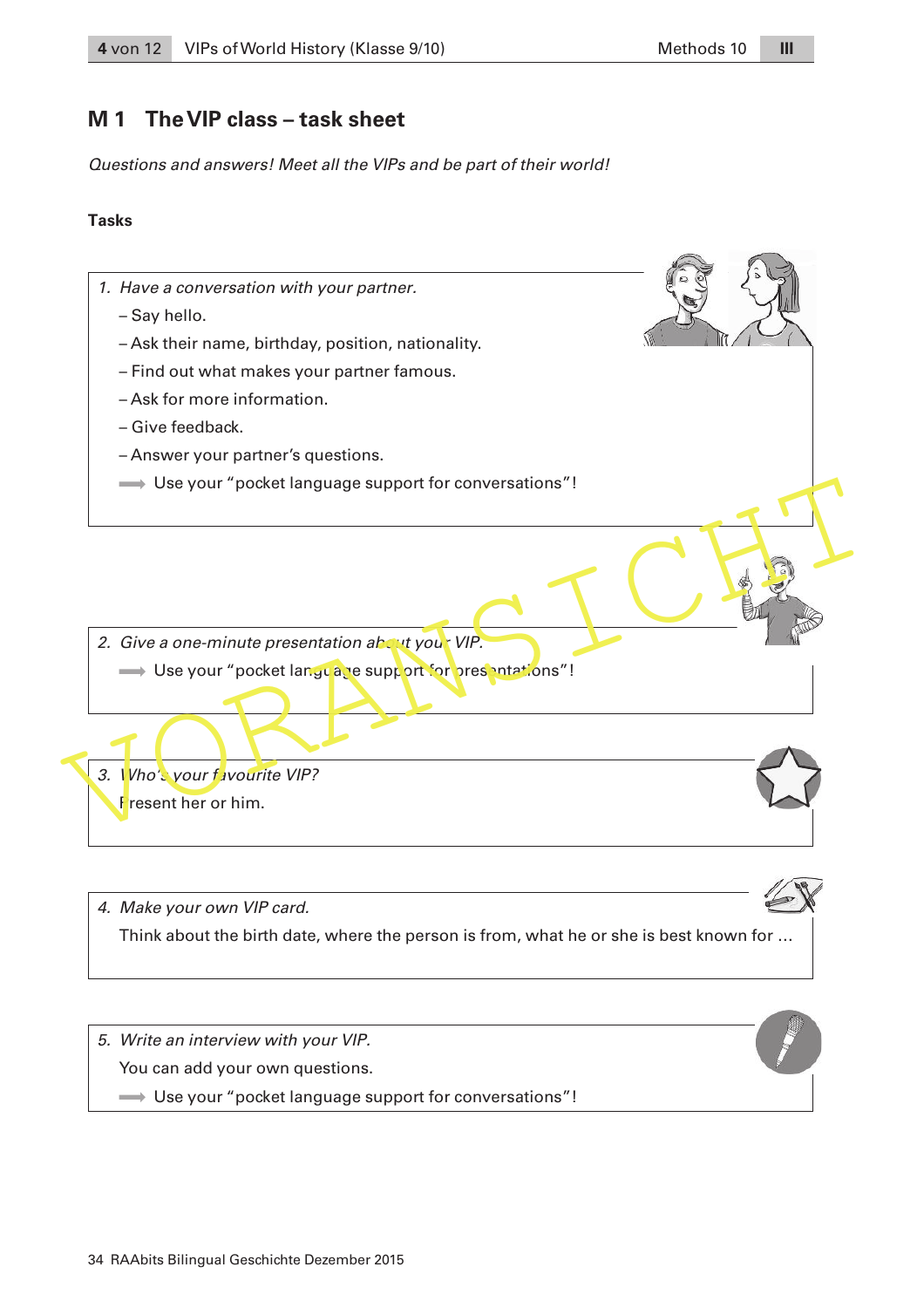# **M 2 The VIP class – method sheet**

Here are some ideas how to play with the VIP cards.



34 RAAbits Bilingual Geschichte Dezember 2015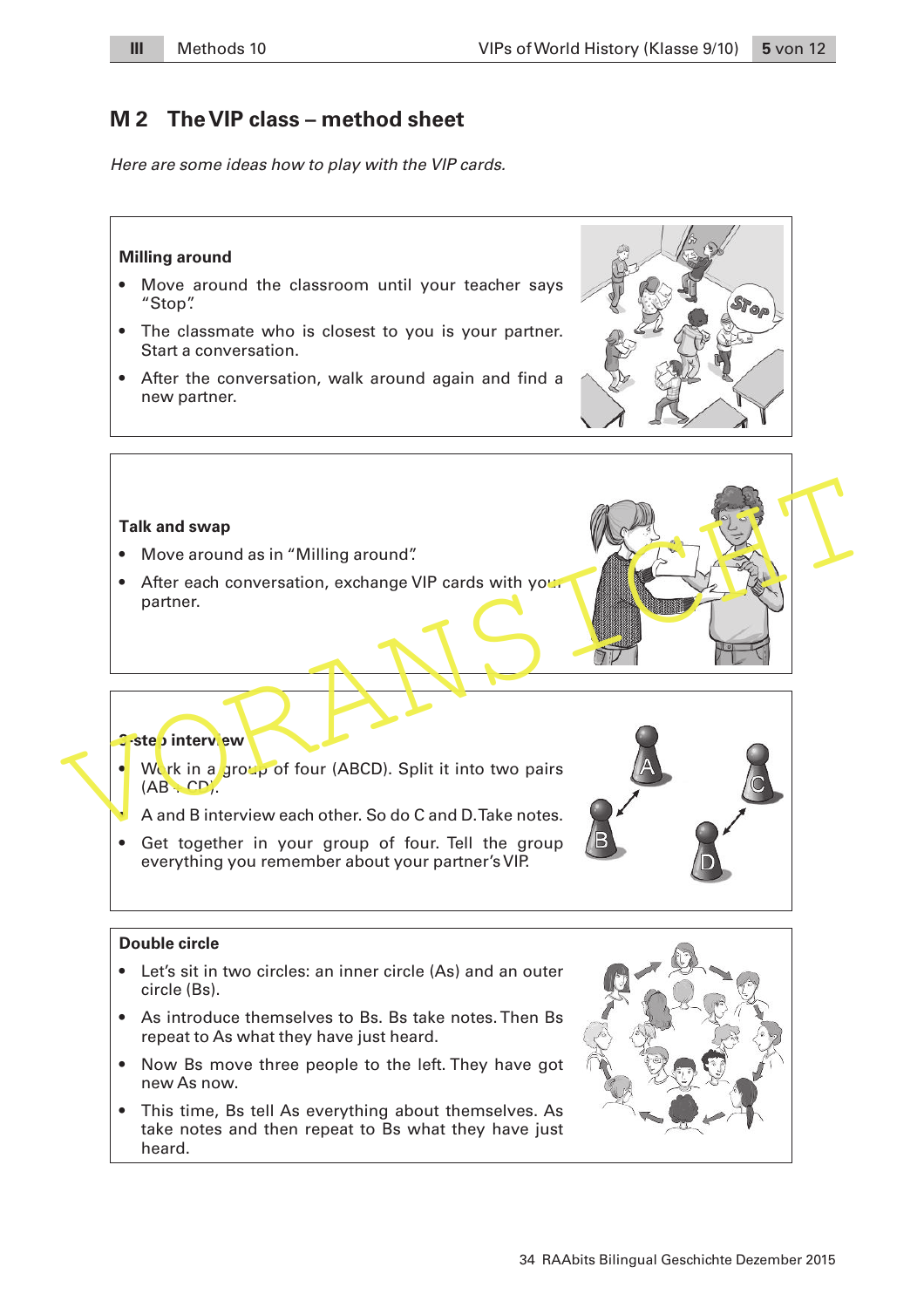

 $\equiv$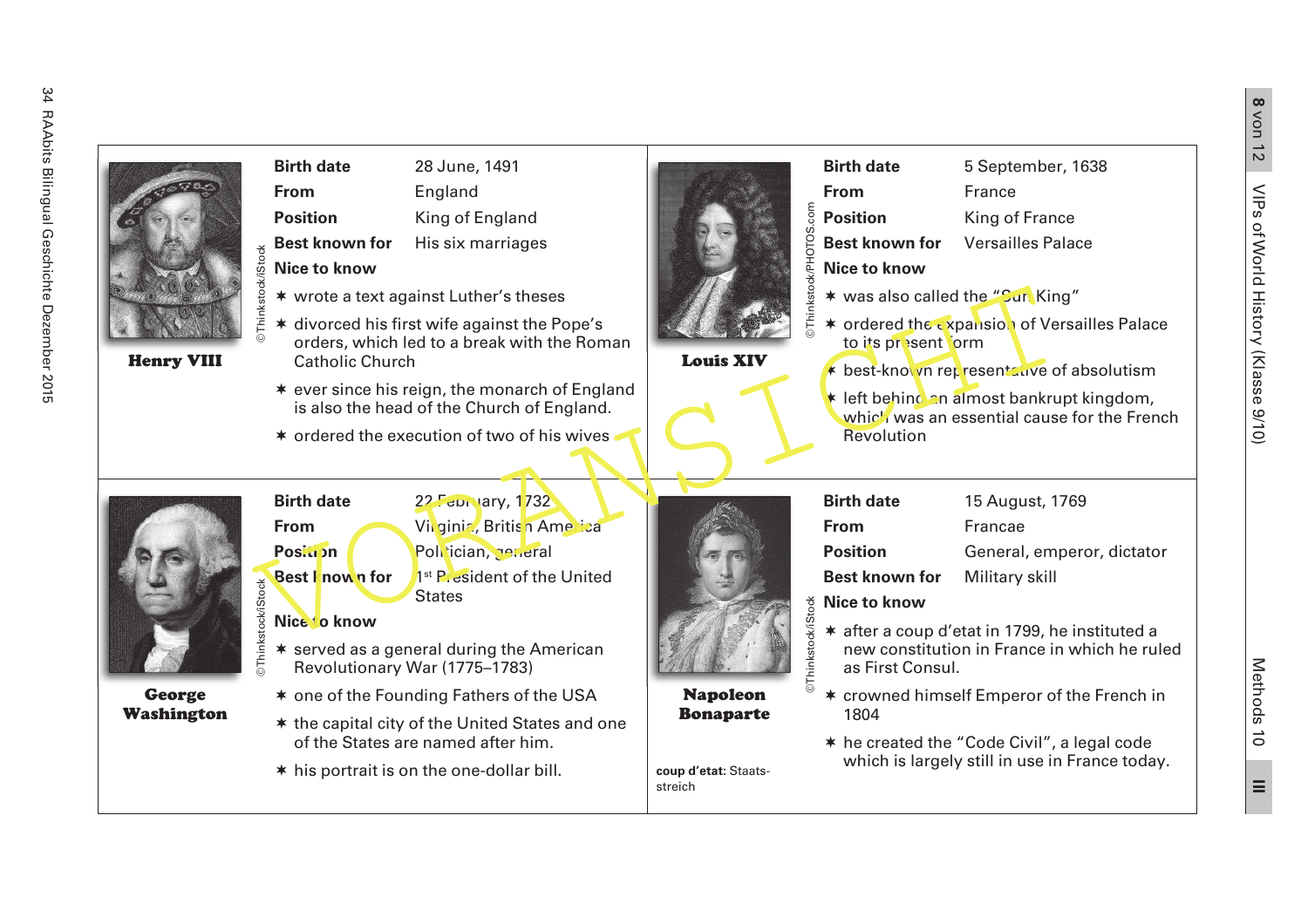

Margaret Thatcher

| <b>©Thinkstock/iStock</b>      | <b>Birth date</b>                                                                                                    | 9 May, 1917                                               |                                                          | <b>Birth date</b>                                                 | 18 July, 1918                  |
|--------------------------------|----------------------------------------------------------------------------------------------------------------------|-----------------------------------------------------------|----------------------------------------------------------|-------------------------------------------------------------------|--------------------------------|
|                                | <b>From</b>                                                                                                          | <b>USA</b>                                                | BANK                                                     | <b>From</b>                                                       | South Africa                   |
|                                | <b>Position</b>                                                                                                      | Politician                                                |                                                          | <b>Position</b>                                                   | Politician                     |
|                                | <b>Best known for</b>                                                                                                | 35 <sup>th</sup> President of the United<br><b>States</b> |                                                          | <b>Best known for</b>                                             | The struggle a<br>Apartheid    |
|                                | Nice to know                                                                                                         |                                                           | Thinkstock/iStock<br><b>Nelson Mandola</b>               | <b>Nice to know</b>                                               |                                |
|                                | * with his "New Frontier" Program, he<br>supported civil rights reforms and initiated<br>social reforms.             |                                                           |                                                          | * in 1964, he was senter ced to I                                 | im, risol ment on "Robben Isl  |
|                                | * the Cuban Missile Crisis was the most<br>serious foreign affairs challenge during his                              |                                                           |                                                          | * was released in 1990                                            |                                |
|                                | presidency.                                                                                                          |                                                           |                                                          | won the Nobel Peace Prize in                                      |                                |
|                                | * famous in Germany for the sentence<br>"Ich bin ein Berliner."<br>* was assassinated in 1963 in Dalles, Texas       |                                                           | to sentence so. to sth:<br>jmdn. zu etv verur-<br>teilen | * became the first black Preside<br>South Africa in 1994          |                                |
| UN Photo/Yutaka Nac<br>$\odot$ | <b>Birth date</b>                                                                                                    | 13 Octo' <sub>Jer</sub> , 1925                            |                                                          | <b>Birth date</b>                                                 | 15 January, 19                 |
|                                | <b>From</b>                                                                                                          | <b>England</b>                                            |                                                          | <b>From</b>                                                       | <b>USA</b>                     |
|                                | <b>Positi</b> on                                                                                                     | Polit cian                                                | <b>IRACORBIS</b>                                         | <b>Position</b>                                                   | Pastor                         |
|                                | <b>Bost I</b> nown for                                                                                               | <b>First female Prime Minister</b><br>of Great Britain    |                                                          | <b>Best known for</b>                                             | His role in the<br>Movement    |
|                                | <b>Nice to know</b>                                                                                                  |                                                           | © Bettm<br><b>Martin Luther</b><br><b>King</b>           | <b>Nice to know</b>                                               |                                |
|                                | * privatised state-owned enterprises and redu-<br>ced public benefits                                                |                                                           |                                                          | * preached the non-violent resis<br>equality of African Americans |                                |
|                                | * led Great Britain to war with Argentina in<br>1982 over the Falkland Islands<br>* her nickname is "The Iron Lady". |                                                           |                                                          | * organised the "March on Was                                     | at which he gave the "I have a |
|                                |                                                                                                                      |                                                           |                                                          | speech                                                            |                                |



- $*$  preached the non-violent resistance for the equality of African Americans
- \* organised the "March on Washington", at which he gave the "I have a dream" speech
- \* won the Nobel Peace Prize in 1964
- assassinated in 1968 in Memphis, Tennessee

Methods 10

**IIII**